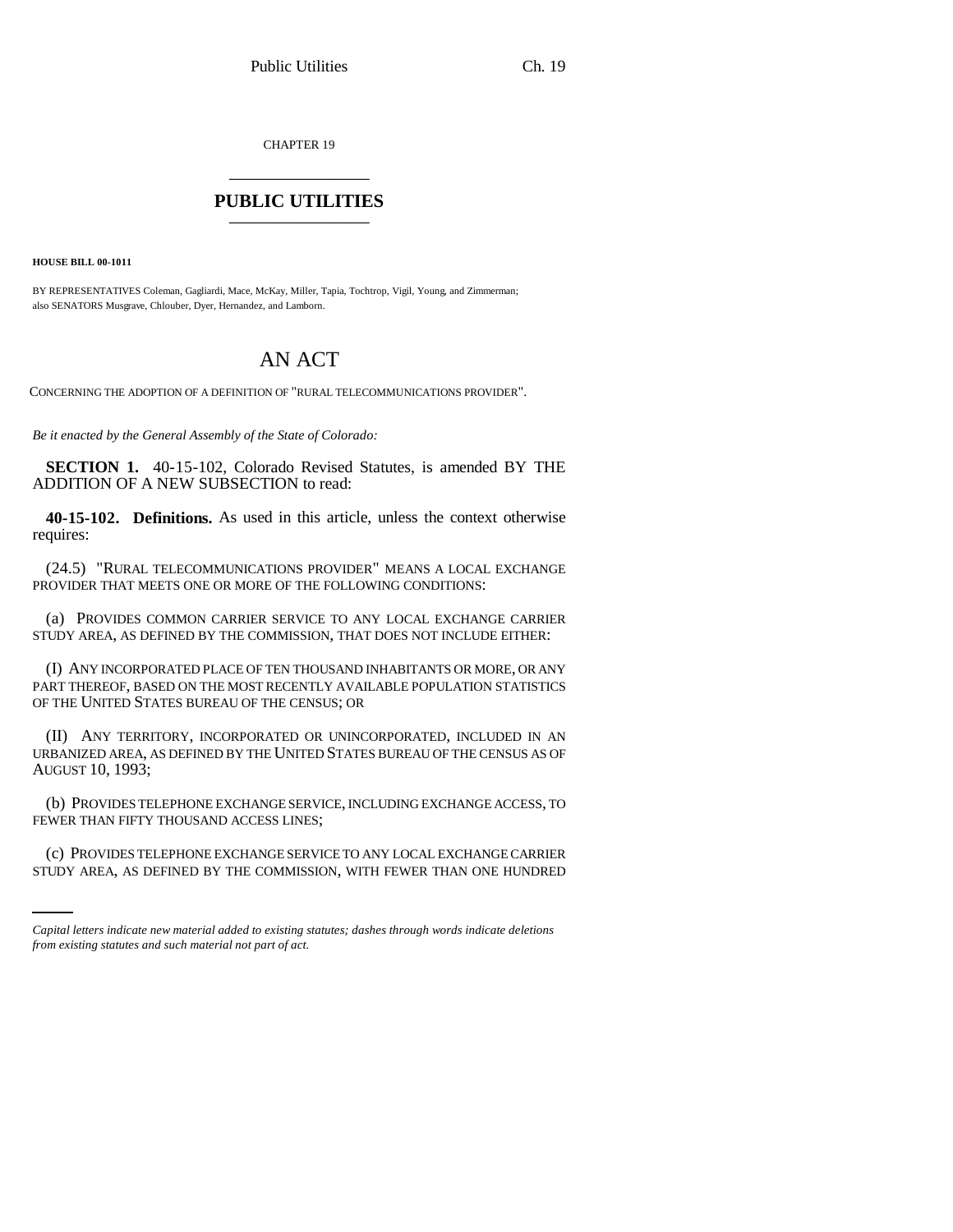THOUSAND ACCESS LINES; OR

(d) HAS LESS THAN FIFTEEN PERCENT OF ITS ACCESS LINES IN COMMUNITIES OF MORE THAN FIFTY THOUSAND INHABITANTS.

**SECTION 2.** 40-15-105 (2), Colorado Revised Statutes, is amended to read:

**40-15-105.** Nondiscriminatory access charges. (2) At its option, any local exchange provider with fifty thousand or fewer access lines RURAL TELECOMMUNICATIONS PROVIDER may, in lieu of the provisions of subsection (1) of this section, remain under the jurisdiction of the commission pursuant to part 2 of this article. A local exchange provider RURAL TELECOMMUNICATIONS PROVIDER operating under this subsection (2) may at any time apply to the commission for regulatory relief under section 40-15-203 or 40-15-207. Any such local exchange provider SUCH RURAL TELECOMMUNICATIONS PROVIDER, upon the granting of regulatory relief, shall provide access services under the conditions established in subsection (1) of this section; except that the commission shall set the maximum price for access services for such provider.

**SECTION 3.** 40-15-109 (1), Colorado Revised Statutes, is amended to read:

**40-15-109. Assurance of interconnections - averaging of rates.** (1) If a local exchange provider does not have interconnection with an interexchange provider, the commission may order any provider of interexchange service in the state to interconnect with the local exchange provider. Nothing in this subsection (1) shall require a local exchange provider with less than fifty thousand lines RURAL TELECOMMUNICATIONS PROVIDER to provide interexchange telecommunications service.

**SECTION 4.** 40-15-201 (1), Colorado Revised Statutes, is amended to read:

**40-15-201. Regulation by commission.** (1) For purposes of this part 2, except as otherwise provided in this title, each provider of basic local exchange service is declared to be affected with a public interest and a public utility subject to the provisions of articles 1 to 7 of this title, so far as applicable, including the regulation of all rates and charges pertaining to local exchange companies; except that, if a provider applies for and receives commission approval of an alternative form of regulation, or if a provider is a small local exchange RURAL TELECOMMUNICATIONS provider subject to simplified regulatory treatment under section 40-15-203.5 or 40-15-503 (2) (d), the commission shall not consider the provider's overall rate of return or overall revenue requirements when determining the just and reasonable rate for a particular product or service. For a small local exchange RURAL TELECOMMUNICATIONS provider subject to simplified regulatory treatment under section 40-15-203.5 or 40-15-503 (2) (d), basic local exchange service shall be regulated as provided in subsection (2) of this section. The commission may promulgate such rules as are necessary for the purpose of implementing the provisions of this part 2.

**SECTION 5.** 40-15-203.5, Colorado Revised Statutes, is amended to read:

## **40-15-203.5. Simplified regulatory treatment for rural telecommunications**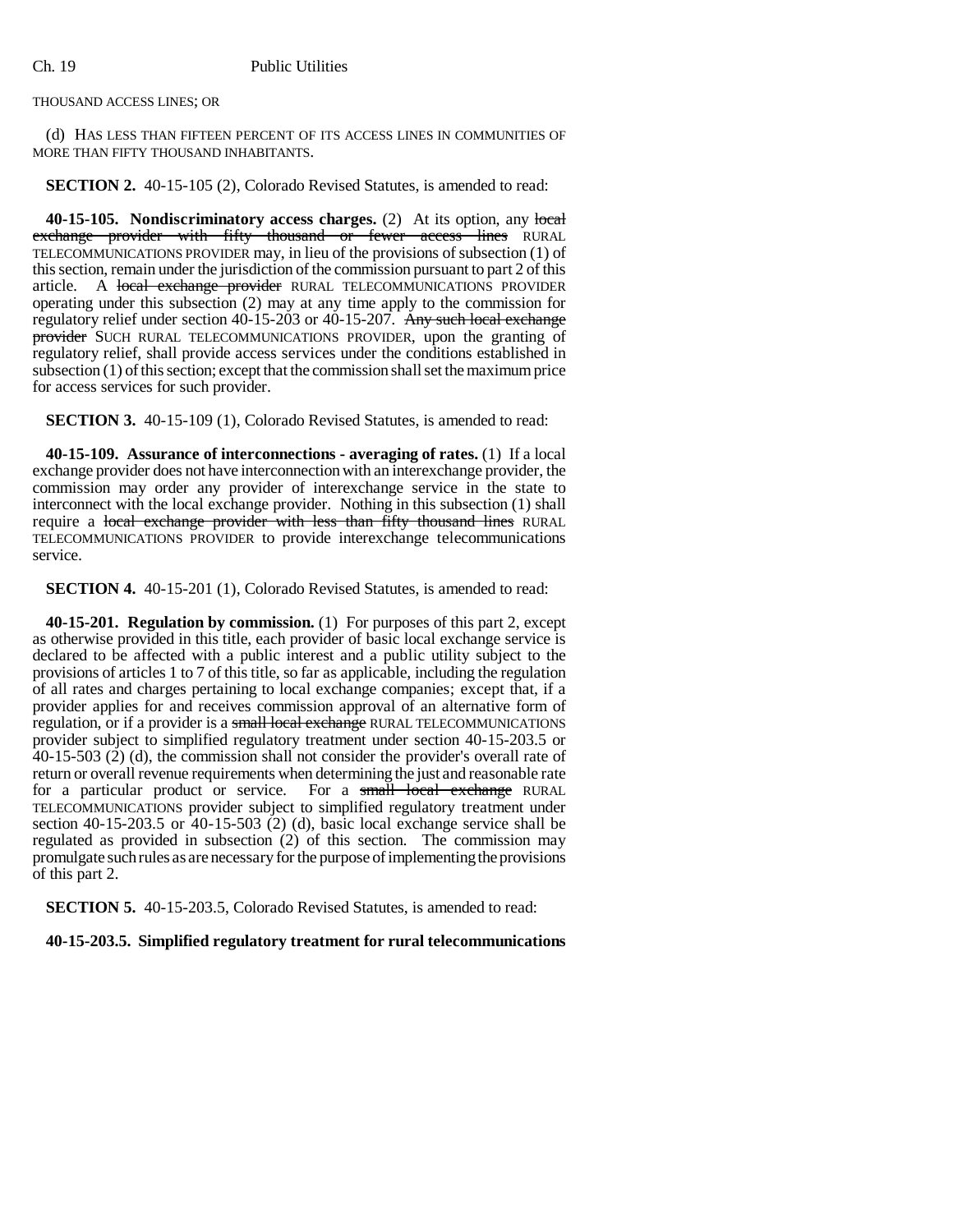Public Utilities Ch. 19

**providers.** The commission, with due consideration of the public interest, quality of service, financial condition, and just and reasonable rates, shall grant regulatory treatment which THAT is less comprehensive than otherwise provided for under this article to small local exchange providers that serve fewer than fifty thousand access lines in the state RURAL TELECOMMUNICATIONS PROVIDERS AS DEFINED IN SECTION 40-15-102 (24.5). The commission shall issue policy statements and rules and regulations which THAT maintain reasonable regulatory oversight and that consider the cost of regulation in relation to the benefit derived from such regulation. These rules and regulations shall encourage the cost effective deployment and use of modern telecommunications technology. All proposed rules applicable to small local exchange providers which RURAL TELECOMMUNICATIONS PROVIDERS THAT come before the commission shall consider the economic impact on small local exchange providers RURAL TELECOMMUNICATIONS PROVIDERS and their subscribers. The commission and small local exchange providers RURAL TELECOMMUNICATIONS PROVIDERS are encouraged to work together in a cooperative and proactive fashion to implement this section. Initial implementation of this section shall consist of a review of the rules in existence on July 1, 1993, presentation of proposed changes to the commission no later than January 1, 1994, and adoption of simplified rules no later than June 30, 1994.

**SECTION 6.** 40-15-302 (1) (a), the introductory portion to 40-15-302 (1) (b) (I), and 40-15-302 (1) (b) (II), Colorado Revised Statutes, are amended to read:

**40-15-302. Manner of regulation - rules.** (1) (a) The commission shall promulgate rules as may be appropriate to regulate services and products provided pursuant to this part 3. In promulgating such rules, the commission shall consider such alternatives to traditional rate of return regulations as flexible pricing, detariffing, and other such manner and methods of regulation as are deemed consistent with the general assembly's expression of intent pursuant to section 40-15-101. If a provider applies for and receives commission approval of an alternative form of regulation, or if a provider is a small local exchange RURAL TELECOMMUNICATIONS provider subject to simplified regulatory treatment under section 40-15-203.5 or 40-15-503 (2) (d), the commission shall not consider the provider's overall rate of return or overall revenue requirements when determining the just and reasonable rate for a particular product or service. A local exchange provider that does not elect an alternative form of regulation and that is subject to rate of return regulation shall furnish such rate of return information as requested by the commission.

(b) (I) For a small local exchange RURAL TELECOMMUNICATIONS provider subject to simplified regulatory treatment under section  $40-15-203.5$  or  $40-15-503$  (2) (d), price ceilings shall be established for all products and services regulated under this part 3 as follows:

(II) This paragraph (b) shall not be construed to preclude a small local exchange RURAL TELECOMMUNICATIONS provider from electing traditional rate-of-return regulation or requesting price regulation or another alternative form of regulation under part 5 of this article; and the fact of such election or request shall not be considered in connection with a proceeding to adjust prices for products or services offered under any alternative form of regulation.